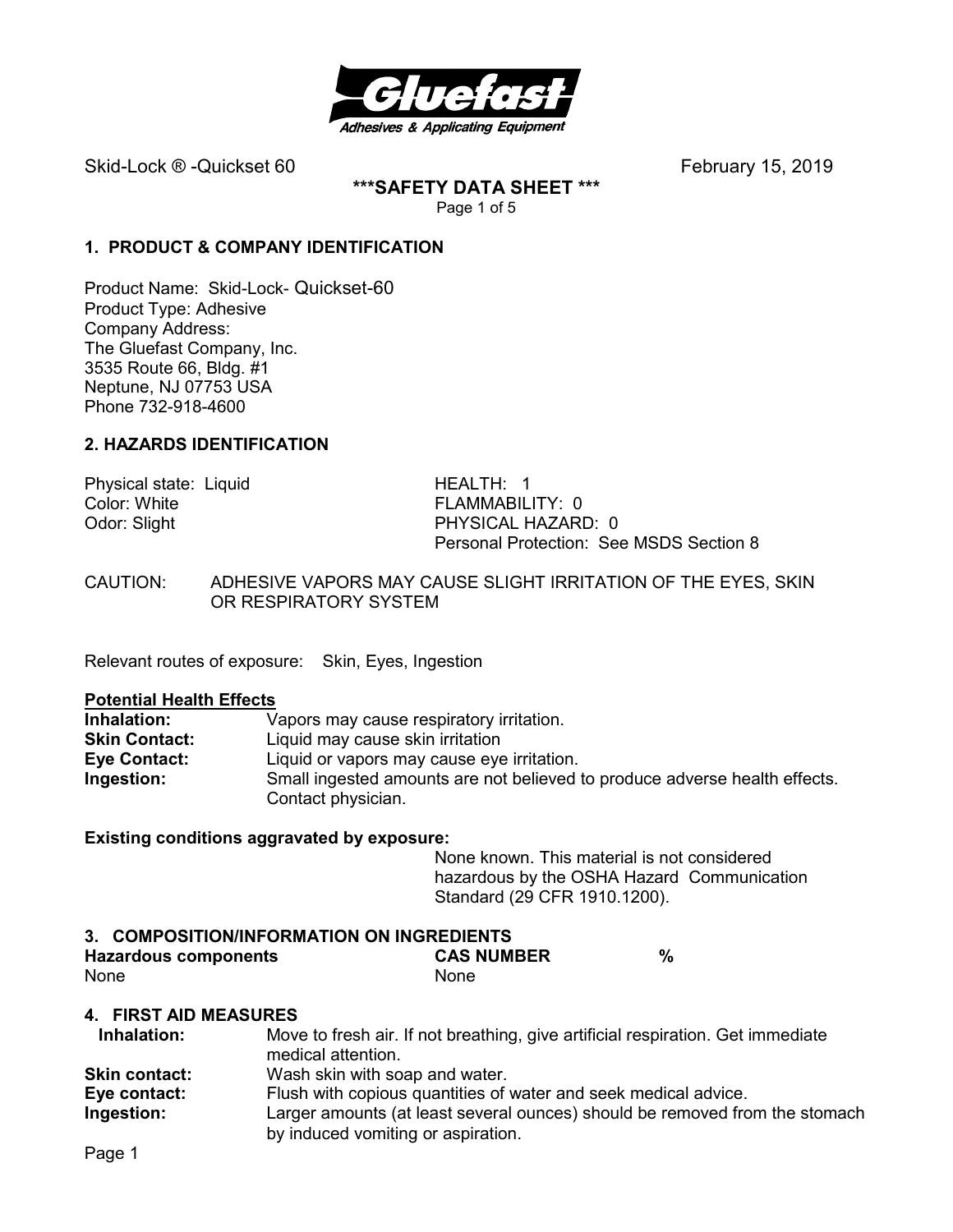

# **\*\*\*SAFETY DATA SHEET \*\*\***

Page 2 of 5

| <b>5. FIRE FIGHTING MEASURES</b>      |                                                                                                                                                                              |
|---------------------------------------|------------------------------------------------------------------------------------------------------------------------------------------------------------------------------|
| Flash point:                          | Not applicable                                                                                                                                                               |
| Auto ignition temperature:            | <b>Unknown</b>                                                                                                                                                               |
| Flammable/Explosive limits - lower:   | Not applicable                                                                                                                                                               |
| Flammable/Explosive limits - upper:   | Not applicable                                                                                                                                                               |
| <b>Extinguishing media:</b>           | For dry polymer use water, carbon dioxide (co2), or<br>ABC dry chemical.                                                                                                     |
| Special firefighting procedures:      | When dried polymer burns, water (H2O), carbon<br>dioxide (CO2), carbon monoxide (CO), and smoke<br>are produced. Pyrolysis products may include some<br>hazardous materials. |
| Unusual fire or explosion hazards:    | No unusual fire or explosion hazards.                                                                                                                                        |
| <b>Hazardous combustion products:</b> | Oxides of carbon                                                                                                                                                             |

# **6. ACCIDENTAL RELEASE MEASURES**

Use personal protection recommended in Section 8, isolate the hazard area and deny entry to unnecessary and unprotected personnel.

| <b>Environmental precautions:</b><br><b>Clean-up methods:</b> | Do not flush liquid material into public sewer or water<br>system. Disposal of water/adhesive in accordance<br>with federal, state and local regulations. Most states<br>prohibit disposal of liquids in landfills.<br>Contain spill. Recover as much as possible for reuse.  |
|---------------------------------------------------------------|-------------------------------------------------------------------------------------------------------------------------------------------------------------------------------------------------------------------------------------------------------------------------------|
|                                                               | Absorb remaining spill with an inert material. Place<br>into closed container and store in a safe location to<br>await disposal. Wash the spill area with soap and<br>water.                                                                                                  |
|                                                               | Spilled material is very slippery. Use care to avoid<br>falls. Dried film should be thoroughly cleaned. If<br>spilled in an enclosed area, ventilate. Change<br>contaminated clothing and launder before reuse.<br>Wear proper personal protective clothing and<br>equipment. |
| 7. HANDLING AND STORAGE                                       |                                                                                                                                                                                                                                                                               |
| Handling:                                                     | Avoid contact with eyes, skin and clothing. Wash<br>thoroughly after handling                                                                                                                                                                                                 |
| Storage:                                                      | Store at room temperature. Rotate stock using oldest<br>material first. KEEP FROM FREEZING. Shelf life is<br>one year.                                                                                                                                                        |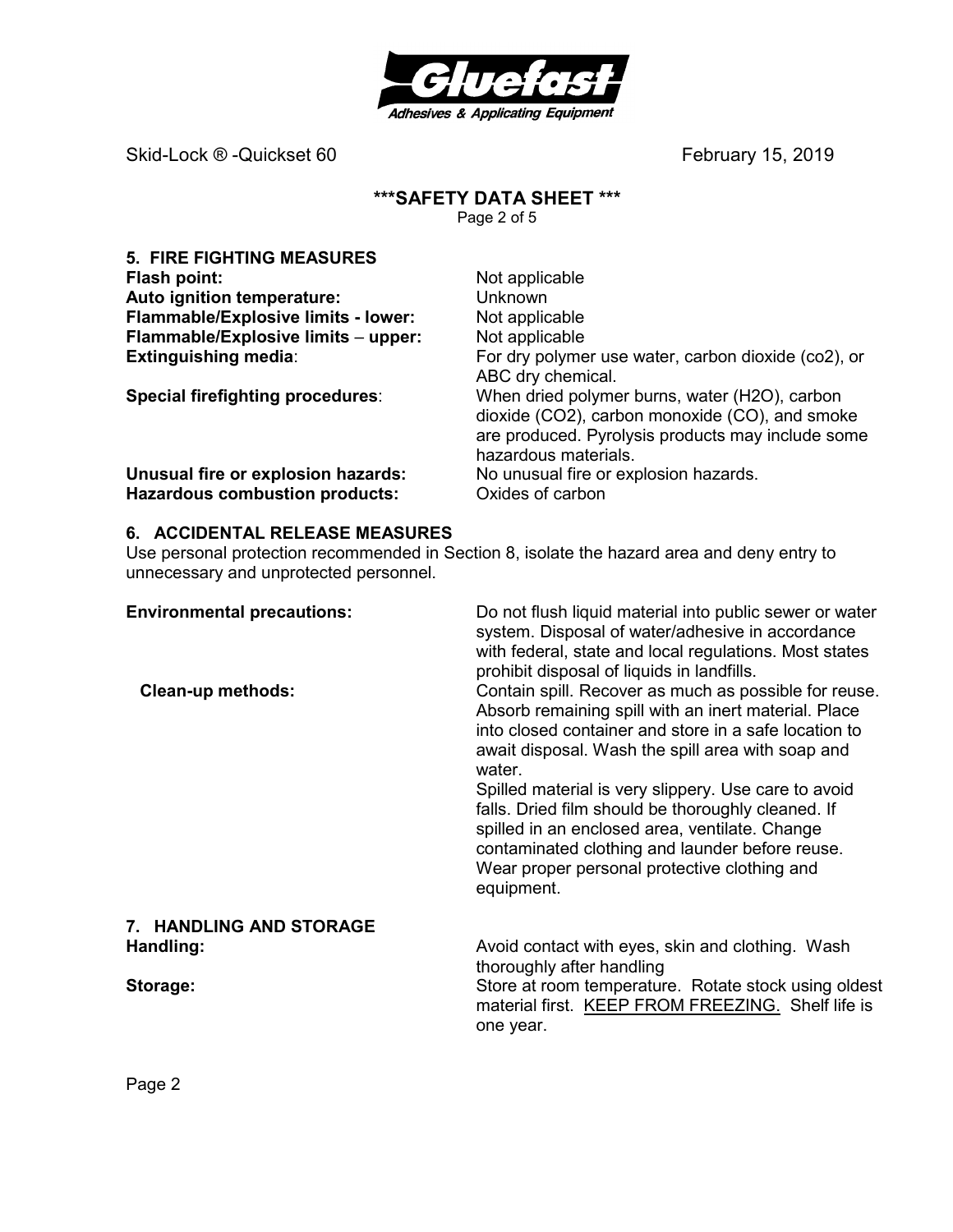

### **\*\*\*SAFETY DATA SHEET \*\*\***  Page 3 of 5

# **8. EXPOSURE CONTROLS/PERSONAL PROTECTION**

**Employers should complete an assessment of all workplaces to determine the need for, and selection of, proper exposure controls and protective equipment for each task performed.** 

| <b>Hazardous components</b> | <b>ACGIH TLV</b> | ∣ OSHA PEL I | <b>AIHA WEEL</b> | ∣ OTHER |
|-----------------------------|------------------|--------------|------------------|---------|
| None                        | None             | None         | None             | None    |

| <b>Engineering controls:</b><br><b>Respiratory protection:</b> | Effective exhaust ventilation should always be<br>provided to draw mists, fumes and vapors away<br>from workers to prevent routine inhalation.<br>None required except if product is being sprayed<br>where a NIOSH approved mask is recommended. |
|----------------------------------------------------------------|---------------------------------------------------------------------------------------------------------------------------------------------------------------------------------------------------------------------------------------------------|
| <b>Eyeface protection:</b>                                     | Safety goggles.                                                                                                                                                                                                                                   |
| <b>Skin protection:</b>                                        | Gloves recommended.                                                                                                                                                                                                                               |

# **9. PHYSICAL AND CHEMICAL PROPERTIES**

| <b>Physical state:</b>                     | Liquid                                           |
|--------------------------------------------|--------------------------------------------------|
| Color:                                     | White                                            |
| Odor:                                      | Slight                                           |
| <b>Odor threshold:</b>                     | Not available                                    |
| Ph:                                        | $6 - 7$                                          |
| <b>Vapor Pressure:</b>                     | Water                                            |
| <b>Boiling Point/range:</b>                | 212F                                             |
| Melting point/ range:                      | $0^{\circ}$ C (32 $^{\circ}$ F) (Freezing point) |
| Vapor density:                             | Water                                            |
| <b>Flash Point:</b>                        | Not Applicable                                   |
| <b>Flammable/Explosive limits - lower:</b> | Not applicable                                   |
| Flammable/Explosive limits - upper:        | Not applicable                                   |
| <b>Autoignition temperature:</b>           | Unknown                                          |
| <b>Evaporation rate:</b>                   | Water                                            |
| <b>Solubility in water:</b>                | <b>Dispersible</b>                               |
| Partition coefficient (n-octanol/water)    | Not determined                                   |
| <b>VOC content:</b>                        | $0.4$ g/l or less                                |
|                                            |                                                  |

Page 3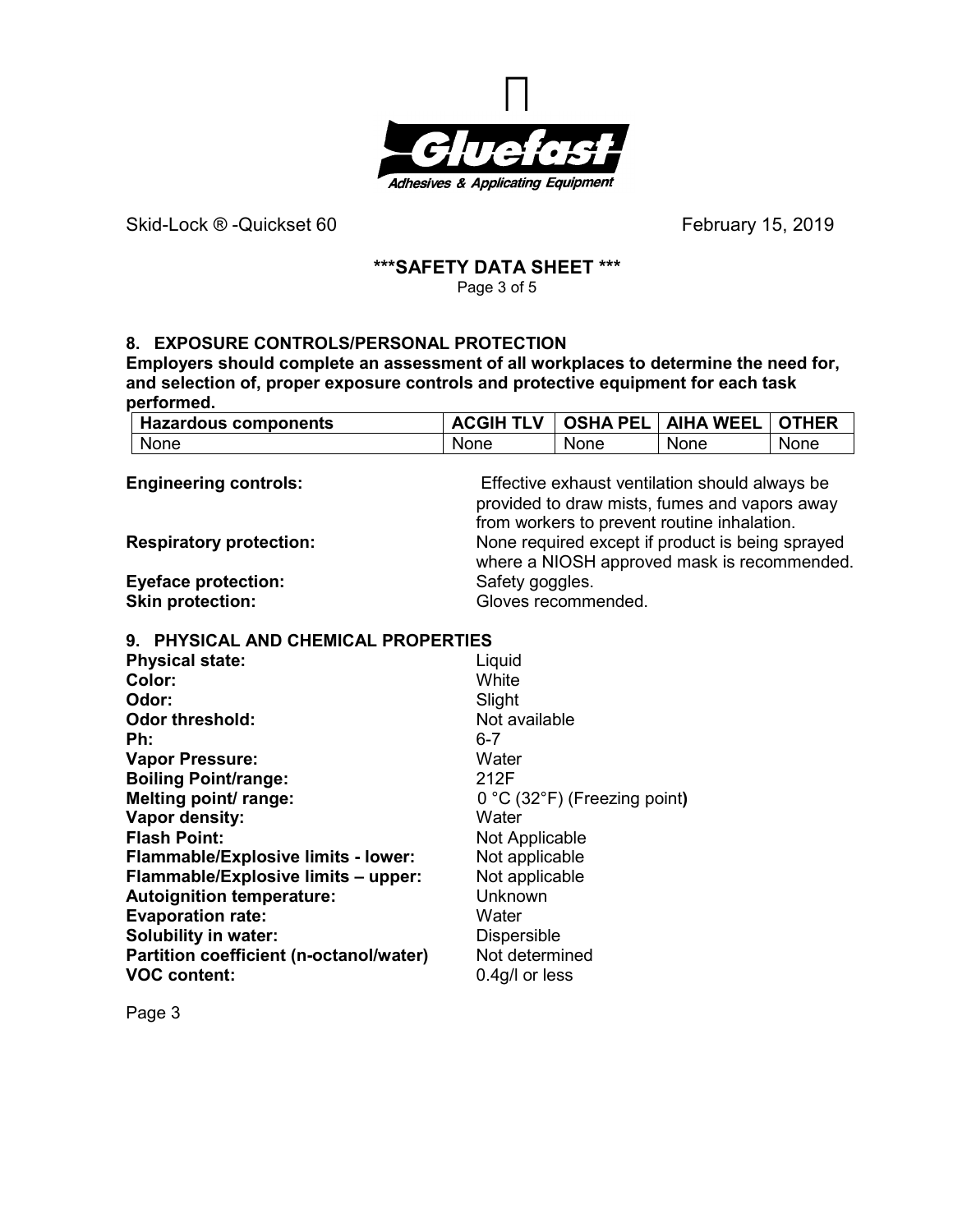

## **\*\*\*SAFETY DATA SHEET \*\*\***

Page 4 of 5

# **10. STABILITY AND REACTIVITY**

| Stability               | <b>Stable</b>                                                                |
|-------------------------|------------------------------------------------------------------------------|
| Hazardous reactions:    | None                                                                         |
|                         | Hazardous decomposition products Carbon monoxide, carbon dioxide & oxides of |
|                         | nitrogen.                                                                    |
| Incompatible materials: | Materials that react with water & strong oxidizing                           |
|                         | agents.                                                                      |
| Conditions to avoid:    | Do not freeze                                                                |
|                         |                                                                              |

## **11. TOXICOLOGICAL INFORMATION**

| Hazardous components NTB Carcinogen |      |                        | IARC Carcinogen   OSHA Carcinogen<br>(Specifically Regulated) |
|-------------------------------------|------|------------------------|---------------------------------------------------------------|
| None                                | None | <b>None</b>            | <b>None</b>                                                   |
|                                     |      |                        |                                                               |
| Hazardous components                |      | <b>Health Effects/</b> |                                                               |
|                                     |      | <b>Target Organs</b>   |                                                               |
| None                                |      | None                   |                                                               |

# **12. ECOLOGICAL INFORMATION**

Ecological information: None available

## **13. DISPOSAL CONSIDERATIONS**

# **Information provided is for unused product only.**

| Disposal of water/adhesive in accordance with     |
|---------------------------------------------------|
| federal, state and local regulations. Most states |
| prohibit disposal of liquids in landfills.        |
| Not a RCRA hazardous waste.                       |
|                                                   |

## **14. TRANSPORT INFORMATION**

U.S. Department of Transportation Ground (49 CFR)

| Proper shipping name:                                                                     | SLQUIK60GL, SLQUIK60PL, SLQUIK60DR    |
|-------------------------------------------------------------------------------------------|---------------------------------------|
| Hazard class or division:                                                                 | <b>None</b>                           |
| Identification number:                                                                    | <b>None</b>                           |
| Packing group:                                                                            | Carton, 5-gallon pail, 55 gallon drum |
| Product is not regulated, non hazardous and not restricted for transport by air or water. |                                       |

Page 4